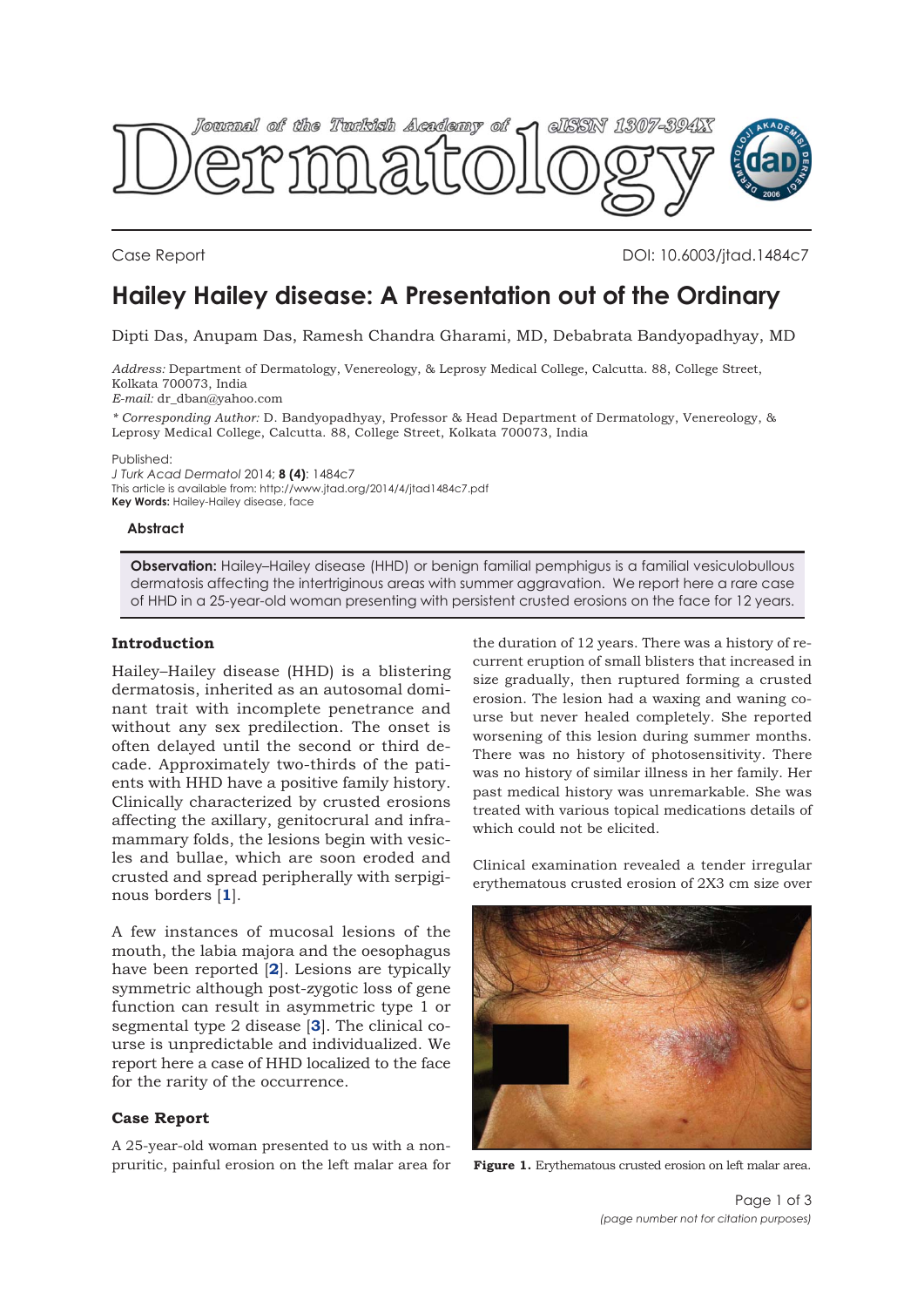<span id="page-1-0"></span>*J Turk Acad Dermato*l 2014; **8(4)**: 1484c7. http://www.jtad.org/2014/4/jtad1484c7.pdf



**Figure 2.** Histopathology showing intraepidermal clefts with partially detached acantholytic cells, appearing as "dilapidated brick wall" and an upper dermal inflammatory infiltrate. (H&E X 100)

the left malar region. Other areas of the skin, the hair, nails, and oral mucosa were free. There was no regional lymphadenopathy. Routine laboratory tests including serum chemistry revealed no abnormality. Bacteriological study of the serous fluid had negative results.

Histopathological examination showed intraepidermal cleft with partially detached acantholytic keratinocytes, appearing as "dilapidated brick wall" (**Figure 2**). No dyskeratosis was noted. The epidermal surface showed evidence of crusting and the upper dermis showed a mixed neutrophilic and lymphocytic infiltrate. The subcutis was normal. Direct immunofluorescence was negative.

The patient was treated with oral amoxicillin and topical mupirocin which showed good clinical response within a couple of weeks (**Figure 3**).

## **Discussion**

Hailey–Hailey disease is caused by mutations of ATP2C1 encoding the human secretory pathway Ca/Mn+-ATPase isoform 1 (hSPCA1) on the Golgi membrane [**[4](#page-2-0)**], and insufficiency of it results in acantholysis.

Aggravating factors for HHD include sweating, exposure to UV-B, friction, infection and contact dermatitis. Classical presentation mimics many erosive intertriginous dermatoses such as candidal intertrigo, flexural psoriasis, pemphigus vegetans, seborrheic dermatitis, Darier's disease, glucagonoma, zinc deficiency. Histopathological examination distinguishes HHD from all of them.



Figure 3. Showing healing of lesion after three weeks.

Genital lesions may present as verrucous papules [**[5](#page-2-0)**]. White longitudinal bands and ridges on the fingernails have been reported to be of considerable clinical significance [**[6](#page-2-0)**]. Our case did not have any nail changes. Infections and malignant transformation are the two important complications arising out of this disease. Association of primary cutaneous melanoma with HHD has been reported [**[7](#page-2-0)**].

Our differential diagnoses included discoid lupus erythematosus, pemphigus foliaceous, granuloma faciale, Darier's disease, herpes simplex, basal cell carcinoma and pyoderma. Absence of hyperkeratosis as well as dyskeratosis in the form of "corp ronds" and "grains" in the epidermis excluded Darier's disease. Therapeutic response to antibiotic reinforced our diagnosis. Possibility of pyoderma could be excluded by long course of the disease, negative bacteriology and classical histopathological picture of HHD.

The treatment of HHD is difficult. Simple measures include reduction of skin friction and keeping flexures dry. Corticosteroids, administered topically, systemically or both, have shown good response. We treated the case with oral amoxicillin and topical mupirocin with favorable result.

### **References**

- 1. Hohl D, Mauro T. Darier Disease and Hailey-Hailey Disease. In: Dermatology. Bolognia JL, Jorizzo JL, Rapini RP, eds. 2nd edition. Philadelphia, Mosby Elsevier; 2008; 796-797.
- 2. Johnson BL, Yan Jr. AC. Congenital Diseses (Genodermatoses). In: Lever's Histopathology of Skin. Elder